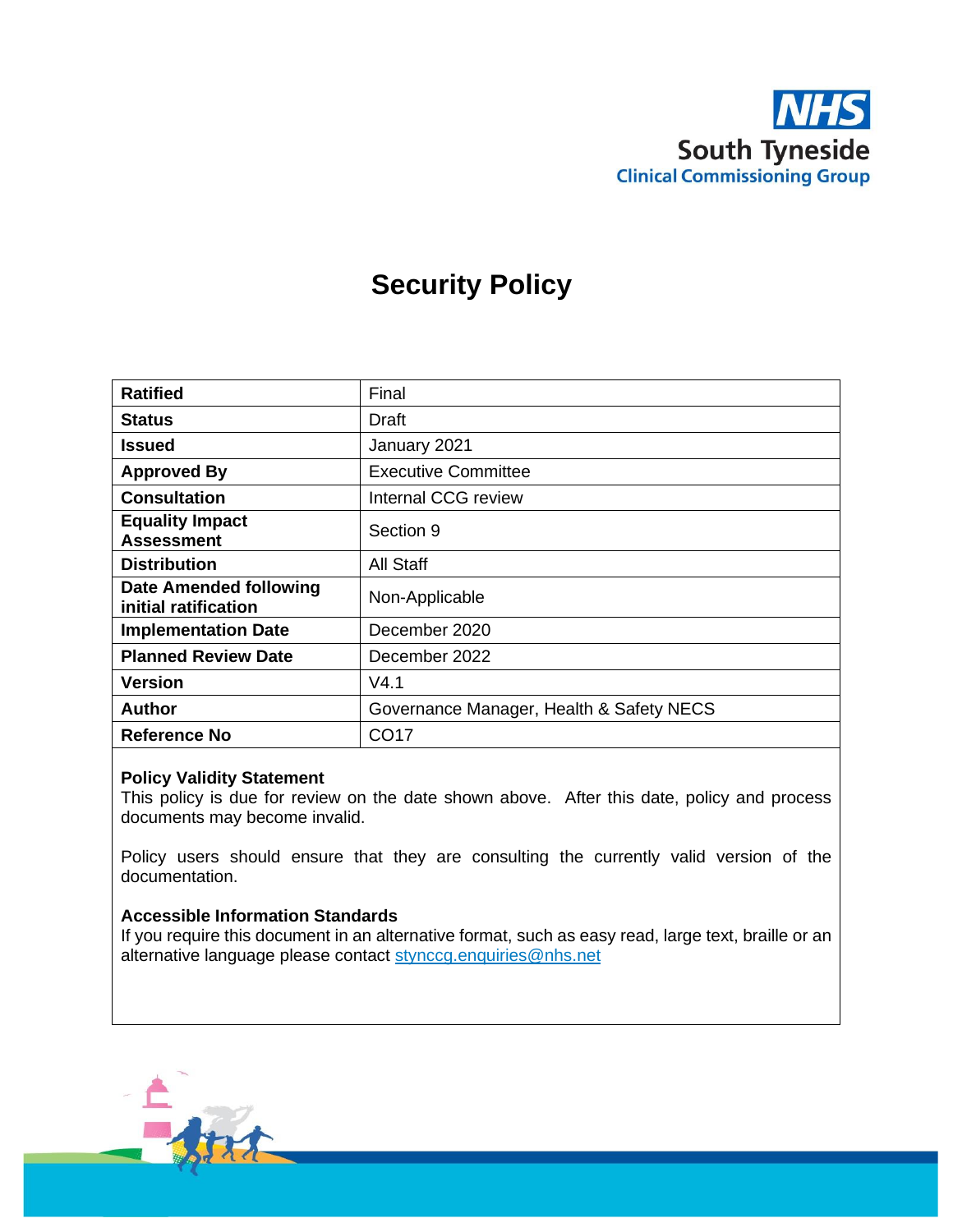# **Version Control**

| <b>Version</b> | Release Date     | <b>Author</b>   | <b>Update comments</b>                                                                                        |
|----------------|------------------|-----------------|---------------------------------------------------------------------------------------------------------------|
| V1             | 28 February 2013 | Liane Cotterill | Policy provided to Clinical<br><b>Commissioning Group</b><br>(CCG) as part of policy suite                    |
| V2             | 13 November 2014 | Lee Crowe       | Duties and responsibilities.<br><b>Equality Impact</b><br>Assessment. Re-formatted<br>to CCG policy standard. |
| V <sub>3</sub> | 22 November 2016 | Lee Crowe       | New EIA and Policy Format                                                                                     |
| V4             | 12 December 2018 | Lee Crowe       | Re-view in line with<br>expiration date. Information<br>added on PREVENT DUTY<br>section 3.15                 |
| V4.1           | January 2021     | Lee Crowe       | Minor formatting<br>amendments.                                                                               |

# **Approval**

| Role     | <b>Name</b>                           | <b>Date</b>                       |
|----------|---------------------------------------|-----------------------------------|
| Approval | <b>Executive Committee</b>            | 14th January 2015 (2)             |
| Approval | <b>Executive Committee</b>            | $22nd$ December 2016 (3)          |
| Approval | <b>Executive Committee</b>            | 30 <sup>th</sup> January 2019 (4) |
| Approval | <b>Virtual Executive</b><br>Committee | April 2021 (4.1)                  |

# **Review**

This document will be reviewed two years from its issue date.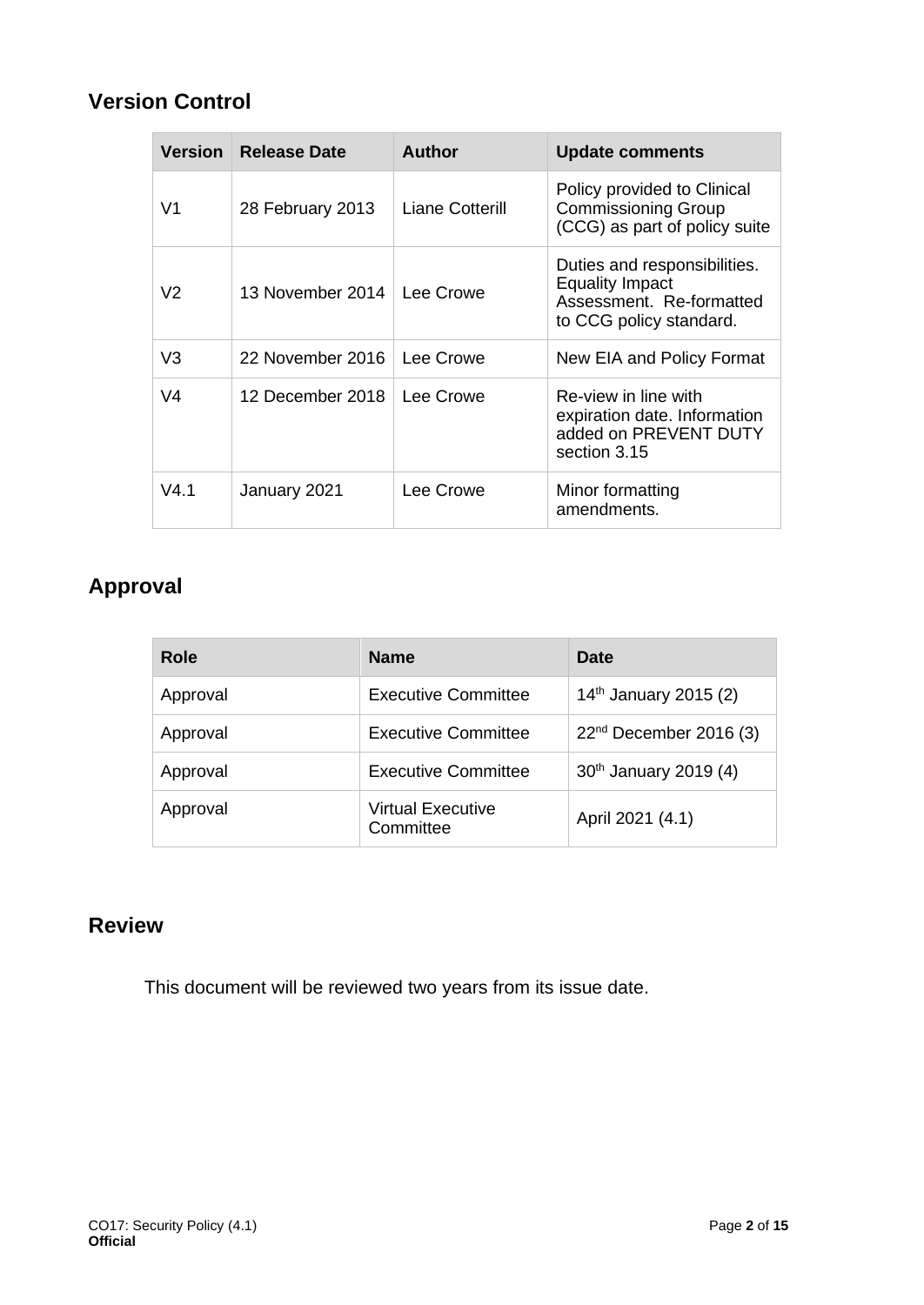# **Contents**

| 2. |                                                                                                                                                                                                                                     |  |
|----|-------------------------------------------------------------------------------------------------------------------------------------------------------------------------------------------------------------------------------------|--|
| 3. |                                                                                                                                                                                                                                     |  |
| 4. |                                                                                                                                                                                                                                     |  |
| 5. |                                                                                                                                                                                                                                     |  |
| 6. |                                                                                                                                                                                                                                     |  |
|    |                                                                                                                                                                                                                                     |  |
| 8. |                                                                                                                                                                                                                                     |  |
| 9. |                                                                                                                                                                                                                                     |  |
|    | <b>Bookmark not defined.</b> The state of the state of the state of the state of the state of the state of the state of the state of the state of the state of the state of the state of the state of the state of the state of the |  |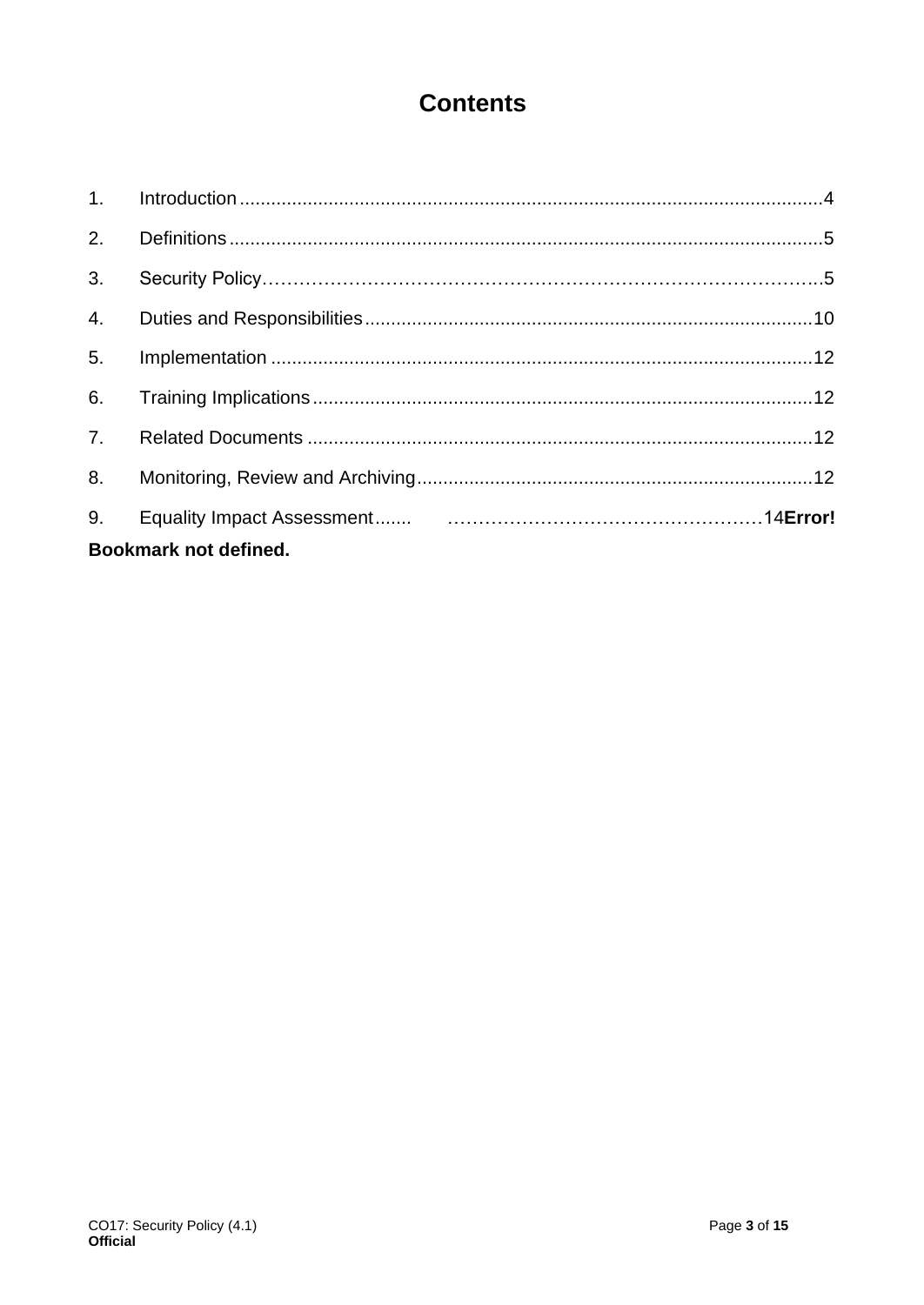# **1. Introduction**

- <span id="page-3-0"></span>1.1 The Clinical Commissioning Group (CCG) aspires to the highest standards of corporate behaviour and clinical competence, to ensure that safe, fair and equitable procedures are applied to all organisational transactions, including relationships with patients, their carers, public, staff, stakeholders and the use of public resources. In order to provide clear and consistent guidance, the CCG will develop documents to fulfil all statutory, organisational and best practice requirements and support the principles of equal opportunity for all.
- 1.2 The CCG is committed to promoting and improving security for all of its staff, patients and visitors. The CCG aims to provide and maintain a calm, pleasant and secure working environment, where patients, visitors and staff are confident of their personal safety and the security of their property, buildings and equipment are safeguarded. Whilst the CCG recognises that it would be impossible to prevent every security incident it will provide resources to assist in handling such matters.
- 1.3 All CCG employees have a responsibility to ensure that security measures and procedures are observed at all times. Managers of the CCG should take a leading role in promoting and developing a security conscious culture.

## **1.1 Status**

This policy is a Corporate policy.

## **1.2. Purpose and scope**

- 1.2.1 The CCG is committed to promoting and improving the security of its premises/assets and the safety of staff, patients and visitors to the CCG. The CCG will do its utmost to safeguard against crime and against loss or damage to property and equipment.
- 1.2.2 The CCG recognises and accepts its responsibility to provide a safe and healthy workplace and working environment for all employees and for those using its premises as required by the Health and Safety at Work etc Act 1974.
- 1.2.3 Security is the responsibility of all staff in not only safeguarding their own wellbeing and personal property but also that of patients, visitors and CCG property. The primary objectives of security management are:
	- the prevention of violent or aggressive behaviour towards CCG staff, patients, clients and visitors
	- the protection of life from malicious criminal activity or other hazards
	- the protection of premises and assets against fraud, theft and damage
	- the smooth and uninterrupted delivery of health care
	- the detection and reporting of suspected offenders committing offences against patients, clients, staff, property or private property within CCG premises
	- the education of all staff in proactive security and general security awareness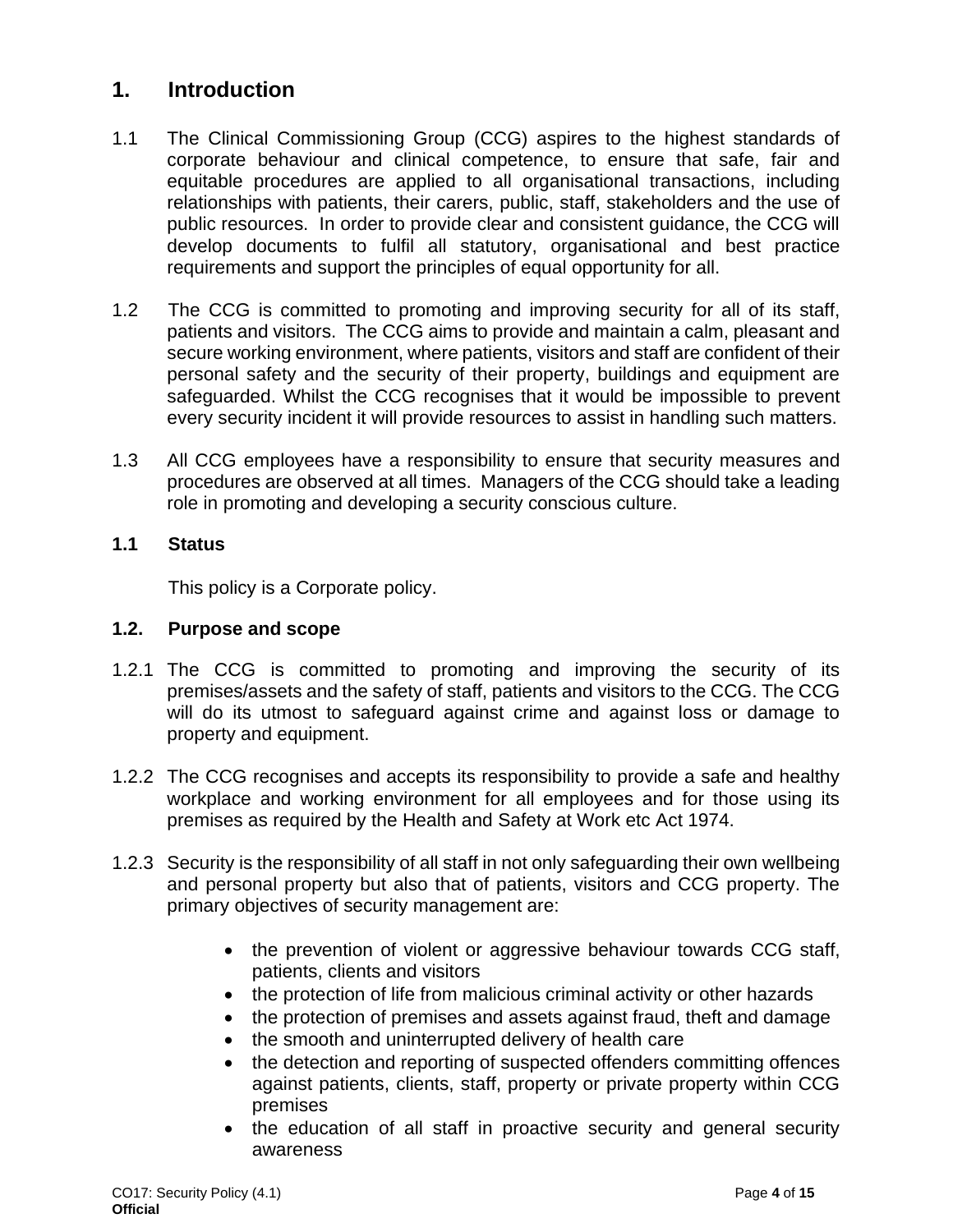- 1.2.4 Security management can be defined as an environment where the risks to people and property are minimised from any actions that may lead to personal injury, threat to life or the disruption of the business activity of the CCG.
- 1.2.5 Effective security management is linked to other policy areas, including but not limited to counter fraud, the management of violence and aggression, lone working.

## **2. Definitions**

The following terms are used in this document:

<span id="page-4-0"></span>CCG – Clinical Commissioning Group NHS – National Health Service LSMS – Local Security Management Specialist

## 2.2 **Designated Manager for Security**

The Designated Manager for Security within the CCG is the Chief Finance Officer.

## **3. Security Policy**

#### **3.1 Responsibilities of CCG managers**

<span id="page-4-1"></span>3.1.1 All managers in the CCG are responsible for security within their work area. Managers are required to assess security risks as part of the general assessments for their department/service, develop action plans and implement security measures. Managers' responsibilities are summarised in section 4, below.

#### **3.2 Responsibilities of CCG employees**

3.2.1 All CCG employees, whether permanent, temporary or working through an agency or other third party, are responsible for acquainting themselves with this policy, following the guidance contained in it and complying with all security measures in their department. Employee responsibilities are summarised in section 4, below.

#### **3.3 CCG Premises**

- 3.3.1 Following risk assessment, managers are responsible for developing any local procedures required ensuring security of premises, for example explicit arrangements for the items listed below. This list is not exhaustive and managers may identify other issues.
	- Unlocking and locking of premises
	- Responding to violent, aggressive or abusive behaviour
	- Access to CCG premises including staff identification badges, key codes
	- Security of CCG, patient and staff property, providing appropriate secure storage facilities e.g. lockers
	- Lone working/ personal safety
	- Relevant arrangements for contractors to access premises as required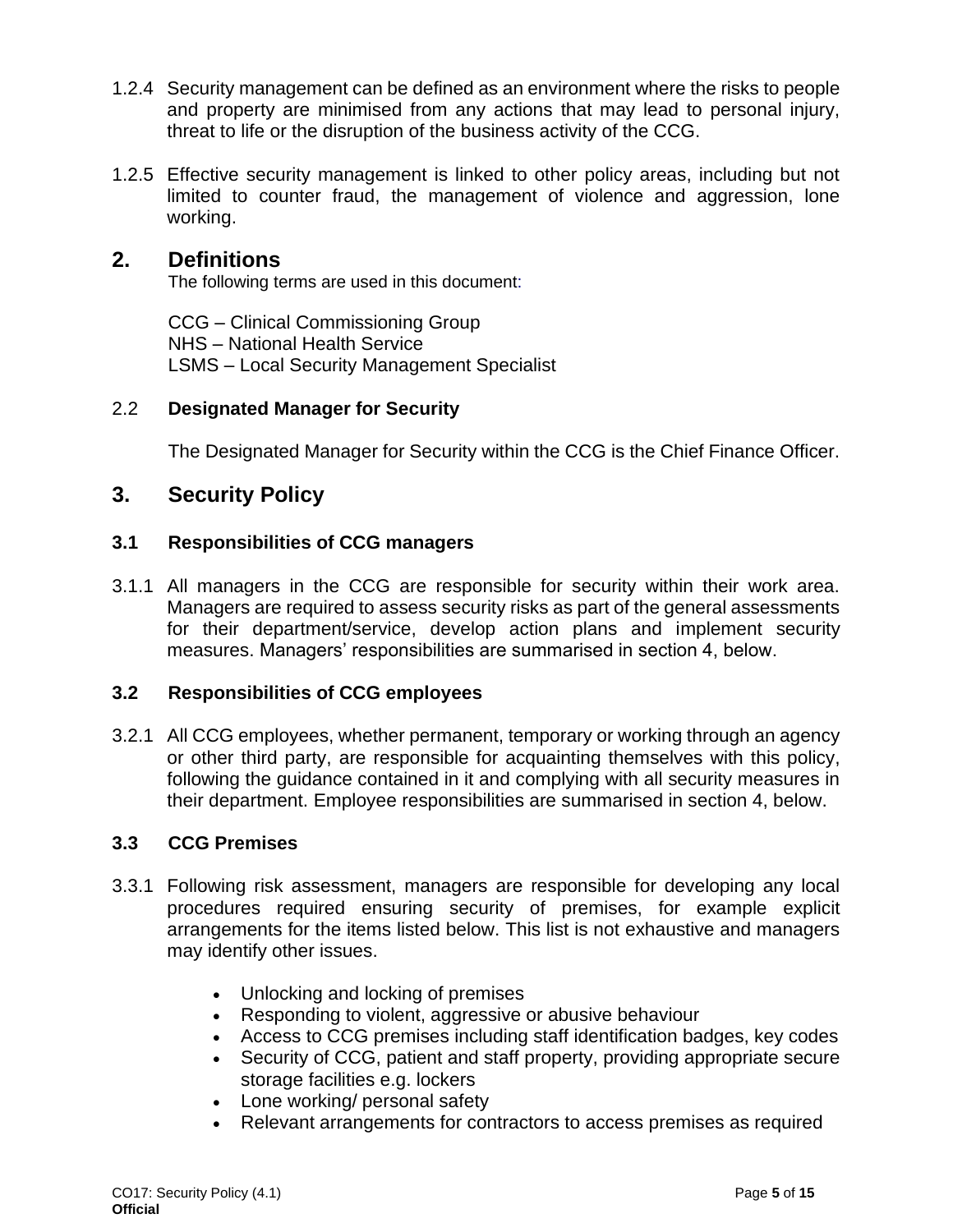3.3.2 Managers must ensure that any keypad alarm codes are changed at appropriate intervals to safeguard the security of the building.

## **3.4 Access Fobs**

- 3.4.1 Where used, access fobs will be given to staff when joining the CCG. When staff leave CCG employment, all fobs should be returned to the Manager and deactivated.
- 3.4.2 Fobs should not be swapped or given to unauthorised personnel at any time. Lost or missing fobs should be reported to reception immediately. Fobs will not be given to *ad hoc* visitors.

## **3.5 Identification Badges**

- 3.5.1 ID Badges are issued to all staff on commencement of employment. ID badges must be worn at all times whilst on CCG premises or business. Persons not wearing an ID badge should be challenged and asked to identify themselves.
- 3.5.2 When staff leave CCG employment, all ID badges should be returned to the Manager and destroyed. If an ID is lost or stolen this must be reported to the Manager and an incident form completed.

## **3.6 Visitors / Contractors**

3.6.1 All visitors/contractors are to be signed in and out of CCG premises and issued with a visitor pass, which must be displayed at all times whilst on CCG premises.

## **3.7 CCG Property/assets**

- 3.7.1 Managers are responsible for undertaking risk assessments regarding the security of assets held within their departments and this should be included in the service/departmental general risk assessment. Where appropriate, items should be placed on the asset register. Managers should review CCG property held by their department on a regular basis to ensure that all items are securely managed.
- 3.7.2 All managers and staff should take all reasonable steps to safeguard CCG property whilst it is in their care. It is an offence for members of staff to remove property belonging to the CCG without prior authority from their line manager or the custodian of the equipment. Failure to seek authority could result in disciplinary action or criminal proceedings being taken.

## **3.8 Personal Property**

- 3.8.1 Staff should be aware that the CCG cannot accept liability for loss or damage to staff property brought onto its premises.
- 3.8.2 Staff are advised to take adequate precautions to ensure the safety of their possessions and not bring valuables to work. Where storage has been provided for personal use, the individual to whom it is allocated will be responsible for ensuring it is locked.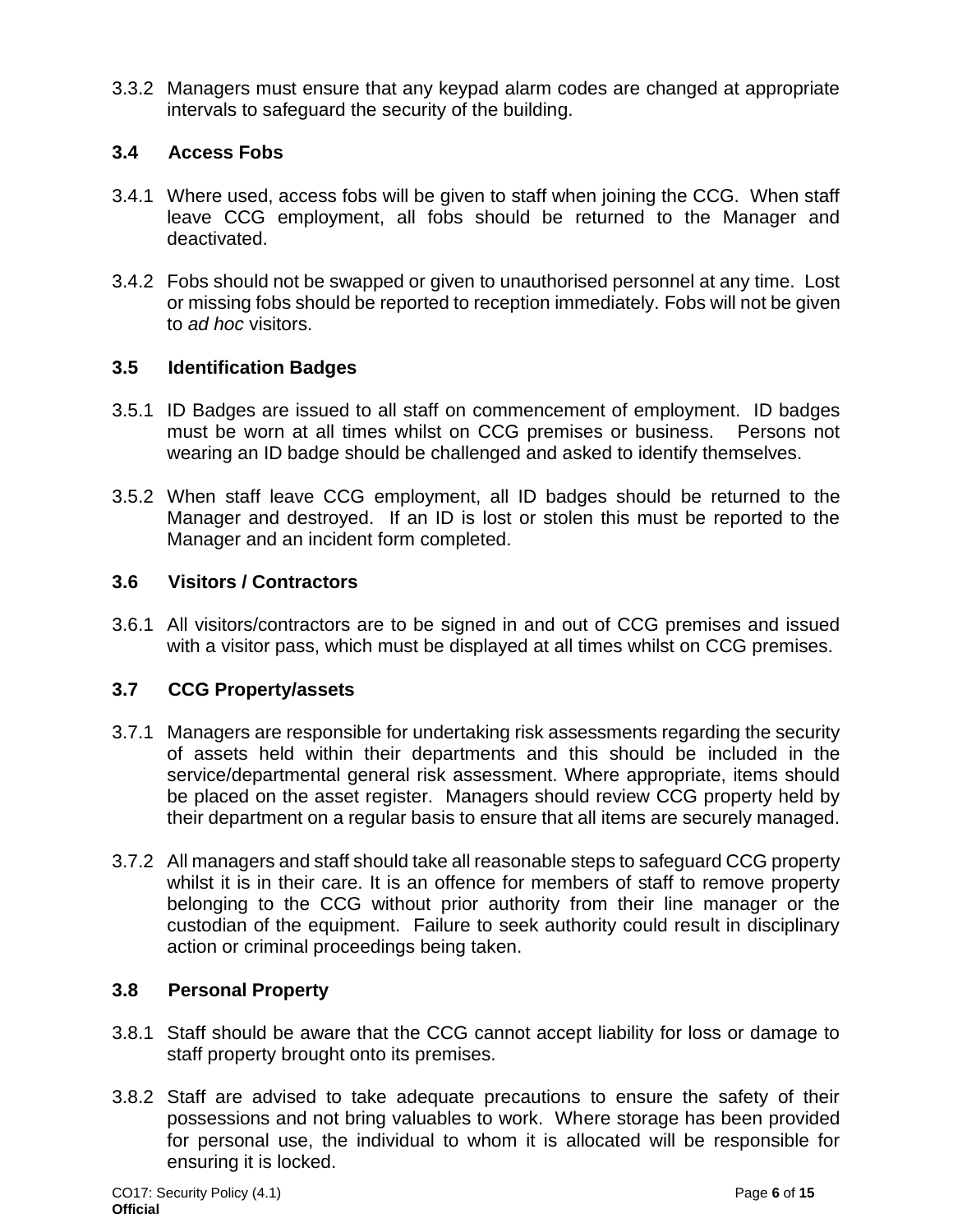3.8.3 Staff must report any loss of or damage to their belongings and co-operate in any consequent enquiry into the loss or damage. If private property has been stolen then it is the owner's and not the CCG's responsibility to report the matter to the Police. This should be after notifying a line manager and reporting the incident. Any reference number assigned should also be recorded on the incident log.

## **3.9 Security of Information – Confidentiality**

3.9.1 All safeguards should be taken by staff that handle, receive and use confidential patient/personal information. It is essential that all staff taking up employment with the CCG understand and follow the CCG's confidentiality policy. The relevant CCG information governance policies should be referred to.

## **3.10 Security of Motor Vehicles**

3.10.1 The CCG cannot accept liability for any private motor vehicle or its contents when they are parked on a CCG site or when the car is in being used by an employee on CCG business.

## **3.11 Lease Cars**

3.11.1 In the event of an incident or accident involving a lease car, the employee must notify their manager and the lease car management company in accordance with the car lease policy issued to them.

## **3.12 Prevention of violence to staff**

- 3.12.1 The CCG has a duty to provide a safe and secure environment for all employees and visitors as well as delivering care and treatment to patients and has a zero tolerance approach to violence or abusive behaviour. The CCG takes a very serious view of violence, abuse and aggression at work and recognises its responsibility to protect employees and others who may be subjected to any acts of violence, abuse or aggression whether or not the act results in physical or nonphysical assault and whether carried out by members of the public, patients, relatives or by members of staff. Violent or abusive behaviour will not be tolerated and decisive action will be taken by the CCG to protect staff, patients and visitors.
- 3.12.2 Please refer to the relevant Violence, Aggression and Abuse Policy.

## **3.13 Bomb Threats and the law**

3.13.1 The vast majority of bomb threats are hoaxes. Making such malicious calls is an offence contrary to S*ection 51 of the Criminal Law Act 1977* and should always be reported to the police. Any member of staff receiving such a call should seek the immediate advice of the most senior manager available to consider immediate evacuation of the building.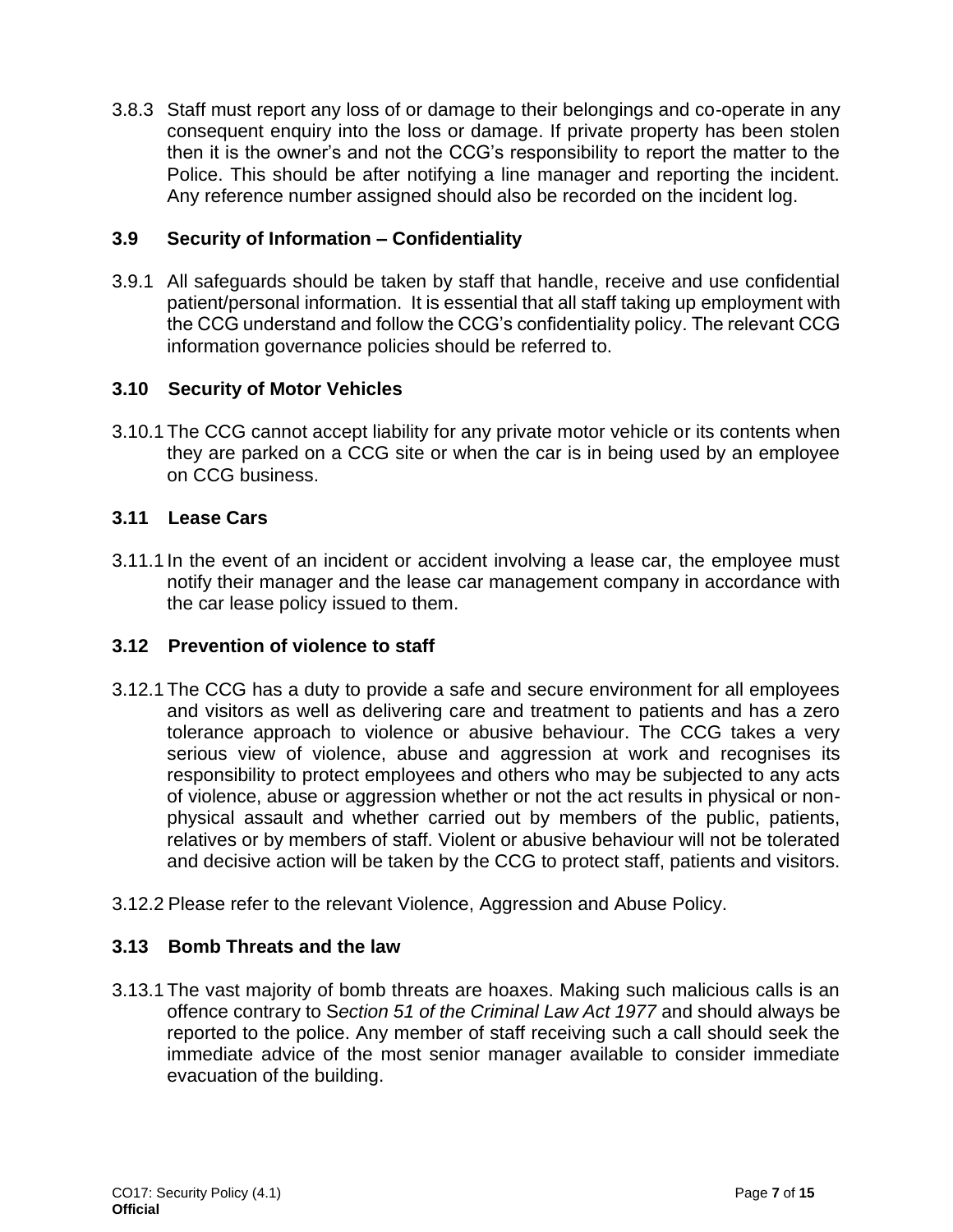## **3.14 Reporting of Security Incidents**

- 3.14.1All staff has a responsibility to report all crimes and breaches of security and should refer to the relevant Incident Reporting and Management Policy.
- 3.14.2 Reporting falls into the following categories:
	- **Assault or abuse of a staff member, patient or visitor**. All incidents of assault or abuse must be reported through an incident reporting form and should be reported as soon as practical after the incident. Staff incidents should be dealt with in line with NHS protocols regarding violence and aggression against staff. All physical assaults to staff should be reported by the Manager through the electronic risk management system. Visitors, patients and staff should always be asked if they wish the police to be involved.
	- Where a **security incident or crime is in progress** it should be reported immediately to the Police and the senior manager on site. An incident reporting form must be completed as soon as possible after the incident and passed on as per CCG incident reporting policy.
	- Where a **criminal incident is discovered after the fact** and the time of the offence is not known, the report form must be completed as soon as the crime is discovered and then passed on as per reporting policy. The manager should assess the need to involve the police, e.g. it may be necessary to obtain a police reference number for insurance purposes.
	- Where a security incident involved the **theft of patient identifiable information** this must immediately be reported to the Caldicott Guardian; Information Governance and Risk Manager. Any theft or loss of data storage e.g. computer, laptop, disks, CDs, tapes should all be reported in this way as well as via the incident reporting form. Also incidents where systems are suspected of being compromised should be reported to the Information Governance and Information Technology Manager. Staff should refer to relevant CCG policy.
	- All cases of **suspected fraud or corruption** should be notified immediately to the Chief Finance Officer who will then give advice or arrange investigation of the incident, in accordance with the CCG Standing Financial Instructions.

## **3.15 PREVENT DUTY**

The CCG should have due regard to compliance with the requirements of the PREVENT Duty guidance for England and Wales. With regards to security management this will include:

• Ensuring that if there are concerns around rooms or buildings being used for radicalisation/terrorism that these are reported immediately within the CCG who will then inform the CSU Health and Safety Team for further guidance via [necsu.healthandsafety@nhs.net](mailto:necsu.healthandsafety@nhs.net)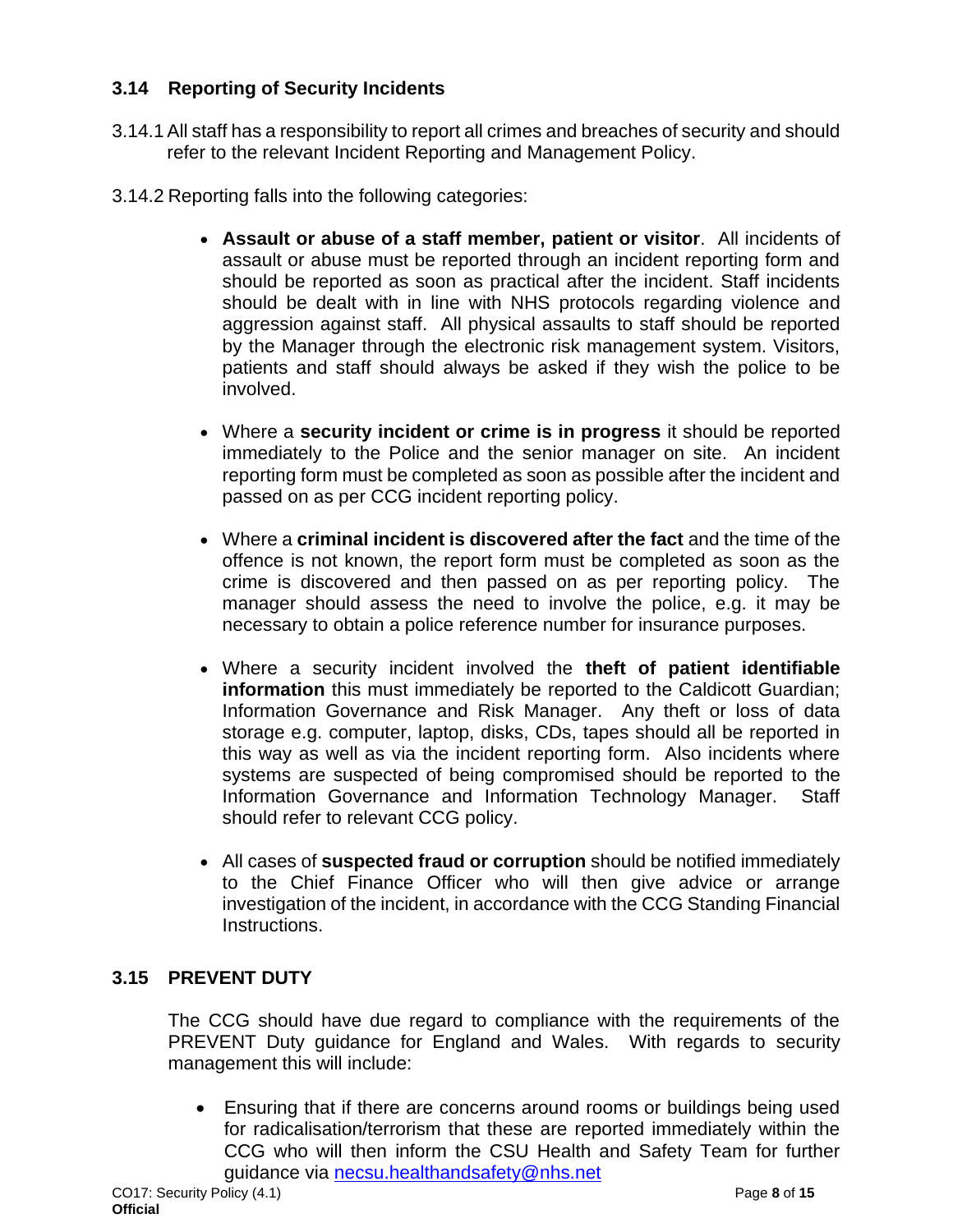- Ensuring staff know which personnel to contact if there are concerns relating to the use of the building this will include contact details for Governance Manager H&S who has responsibility for Security within the CCG premises and ensure Prevent Referral Pathway followed if applicable.
- Ensure staff have received Prevent training as per Prevent Policy and that staff, as a result of training report issues to relevant managers for escalation relating to terrorism and radicalisation
- Have an identified Prevent Lead.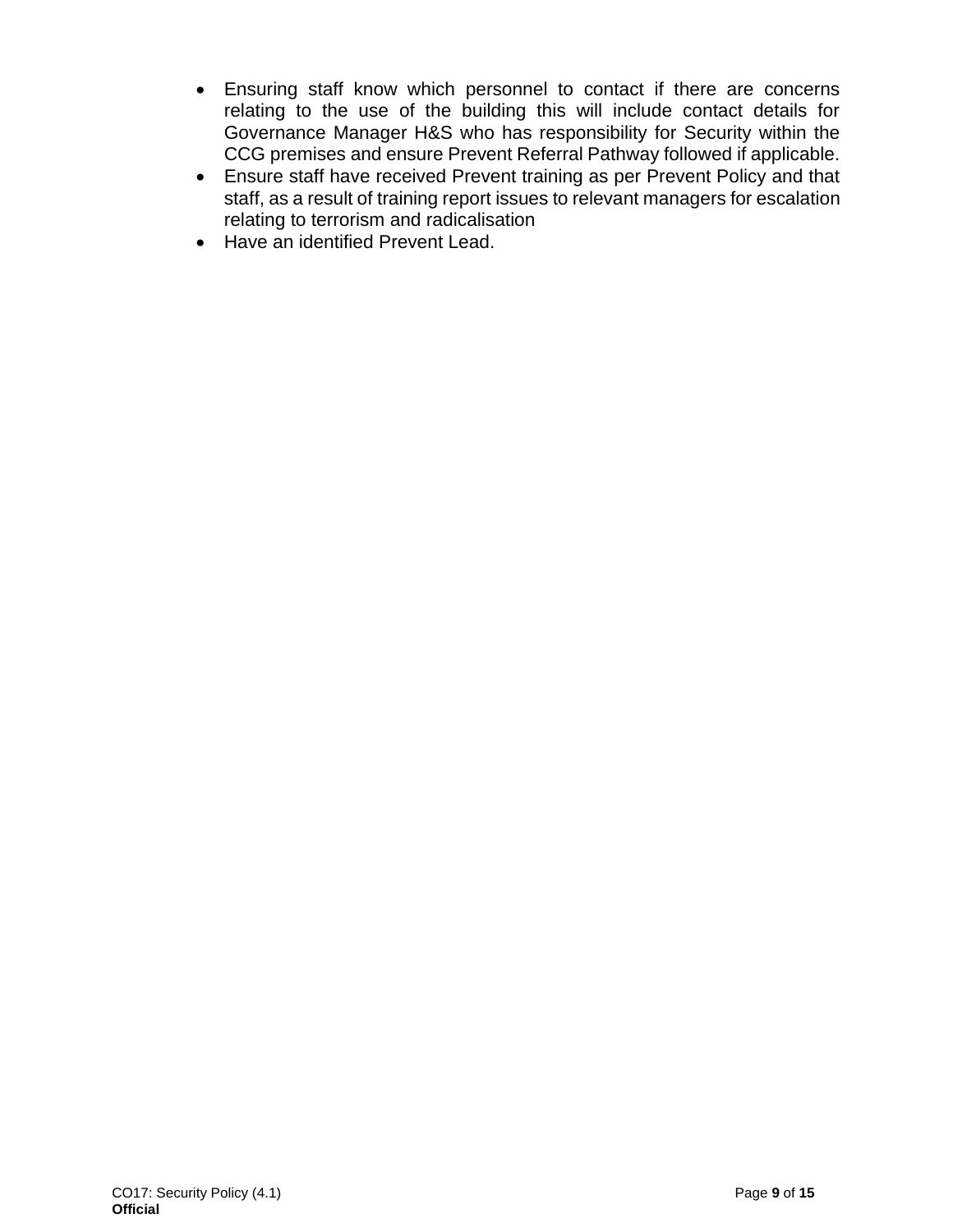# **4. Duties and Responsibilities**

<span id="page-9-0"></span>

| <b>Council of</b>    | The council of practices has delegated responsibility to the                |  |
|----------------------|-----------------------------------------------------------------------------|--|
| <b>Practices</b>     | Governing Body (GB) for setting the strategic context in which              |  |
|                      | organisational process documents are developed, and for                     |  |
|                      | establishing a scheme of governance for the formal review and               |  |
|                      | approval of such documents.                                                 |  |
| <b>Chief Officer</b> | The Chief Officer has overall responsibility for the strategic              |  |
|                      | direction and operational management, including ensuring that               |  |
|                      | CCG process documents comply with all legal, statutory and good             |  |
|                      | practice guidance requirements.                                             |  |
| <b>Management</b>    |                                                                             |  |
| responsibility       | All Executives, managers and supervisory staff are responsible<br>$\bullet$ |  |
|                      | for the adherence and monitoring compliance within this policy.             |  |
|                      | All managers in the CCG are responsible for security within<br>$\bullet$    |  |
|                      | their work area. Managers are required to assess security                   |  |
|                      | risks as part of the general assessments for their                          |  |
|                      | department/service, develop actions plans and implement                     |  |
|                      | security measures.                                                          |  |
|                      | • Arrangements are in place to ensure the security of premises              |  |
|                      | and assets and the safety of staff, patients and visitors taking all        |  |
|                      | preventative measures to safeguard people and property                      |  |
|                      | (including occupied but not owned by the CCG)                               |  |
|                      | That risk assessments are in place and where significant<br>$\bullet$       |  |
|                      | security risks exist local procedures are in place to minimise or           |  |
|                      | reduce the impact                                                           |  |
|                      | That staff are aware of local and CCG security procedures and               |  |
|                      | the results of risk assessments by effective training and                   |  |
|                      | communication                                                               |  |
|                      | • Security arrangements are reviewed following incidents and                |  |
|                      | ensure necessary changes in procedures are implemented                      |  |
|                      | Disciplinary procedures are initiated for staff who breach security         |  |
|                      | arrangements                                                                |  |
|                      | That all criminal activities are reported to the Police and that all        |  |
|                      | security incidents are reported and safeguard are completed                 |  |
|                      | • That all staff are briefed with regard to their own personal              |  |
|                      | security and local procedures, and where appropriate, are                   |  |
|                      | supported to attend security training                                       |  |
|                      | That all staff are issued with staff identification badges (ID              |  |
|                      | badges)                                                                     |  |
|                      | That work areas under their control are operated in accordance              |  |
|                      | with this policy and any associated procedures. That all                    |  |
|                      | breaches of security arrangements are investigated and                      |  |
|                      | reported immediately in accordance with laid down procedures                |  |
|                      | • That all staff on leaving the CCG return their ID badges,                 |  |
|                      | uniforms, keys and electronic passes                                        |  |
|                      | That rules with regard to confidential paperwork are adhered to             |  |
|                      | $\bullet$                                                                   |  |
|                      | • That advice is sought, as appropriate, from the LSMS and others           |  |
|                      | where there is any doubt as to the standards that are to be                 |  |
|                      | applied in adhering to this policy                                          |  |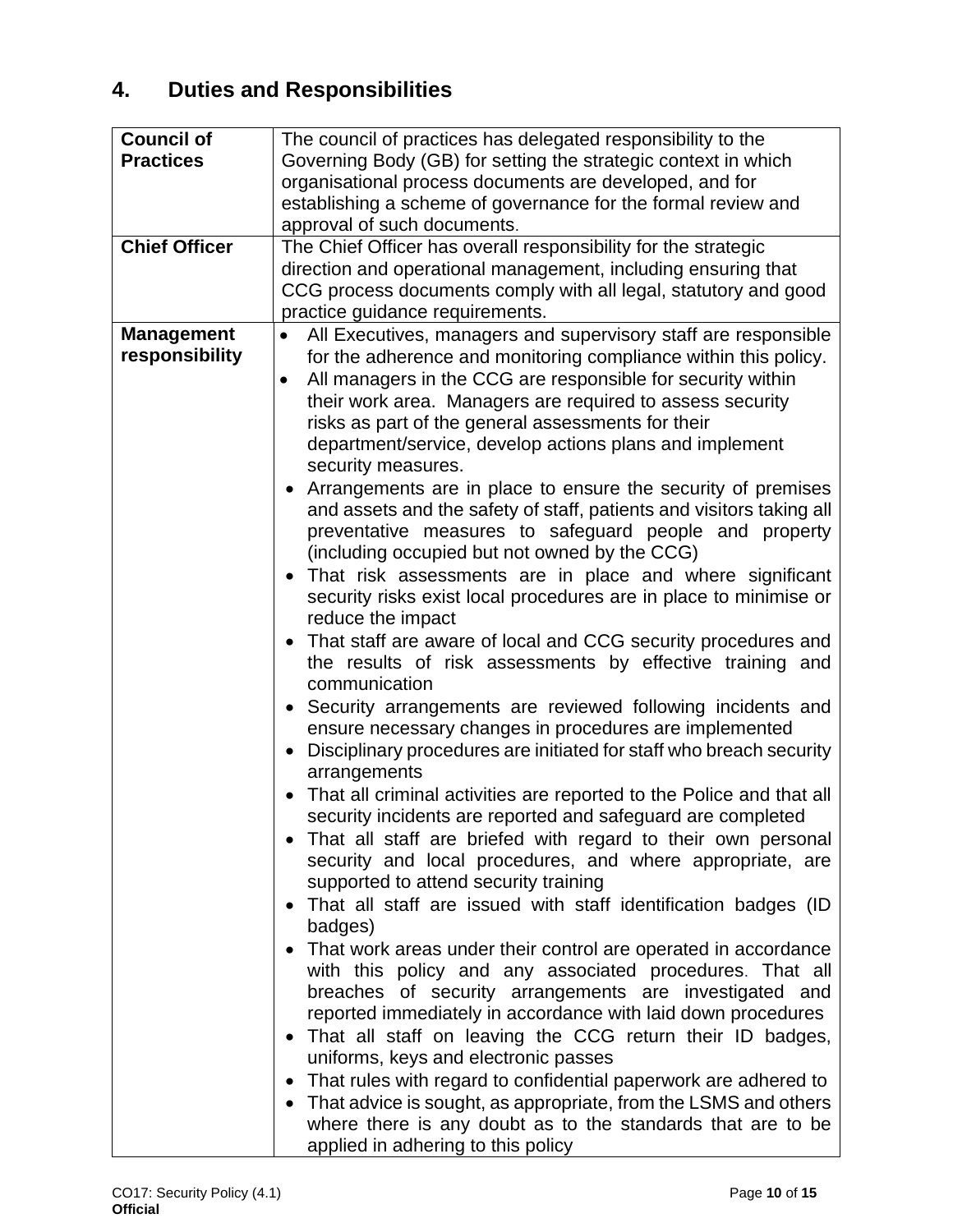|                  | • That arrangements are in place to summon the Chief Officer or<br>appointed deputy directly in the event of any serious incident<br>occurring in the area under their control<br>That official visitors/contractors are issued with the relevant<br>visitor badge and this is monitored to ensure they are carried at<br>all times when on CCG premises<br>That all security incidents are recorded using the CCG's incident<br>$\bullet$<br>reporting system<br>• That any suspicion of fraud is reported to the local counter fraud<br>service<br>That a response is made at the earliest opportunity to any<br>request from employees for advice on security concerns<br>That appropriate support is given to staff involved in any security<br>related incident                                                                                                                                                                                  |
|------------------|-------------------------------------------------------------------------------------------------------------------------------------------------------------------------------------------------------------------------------------------------------------------------------------------------------------------------------------------------------------------------------------------------------------------------------------------------------------------------------------------------------------------------------------------------------------------------------------------------------------------------------------------------------------------------------------------------------------------------------------------------------------------------------------------------------------------------------------------------------------------------------------------------------------------------------------------------------|
| Employees'       | All employees have a duty to co-operate with the implementation of                                                                                                                                                                                                                                                                                                                                                                                                                                                                                                                                                                                                                                                                                                                                                                                                                                                                                    |
| responsibility   | this policy. In particular it should be ensured:                                                                                                                                                                                                                                                                                                                                                                                                                                                                                                                                                                                                                                                                                                                                                                                                                                                                                                      |
| <b>All Staff</b> | • All CCG employees, whether permanent, temporary or working<br>through an agency or other third part, are responsible for<br>acquainting themselves with this policy, following the guidance<br>contained in it and complying with all security measures in their<br>department.<br>• That they are vigilant and responsible in the workplace, bringing<br>to the attention of their immediate manager, as appropriate, any<br>suspicious activity they observe on CCG premises<br>• That they attend appropriate security training or education<br>• That they co-operate with managers to achieve the aims of the<br>security policy, highlighting any identified risks<br>• That they complete incident report forms for all security related<br>incidents<br>That they wear their staff identification badges at all times<br>• That they report immediately to their departmental manager any<br>loss of or malicious damage to their property. |
|                  | All staff, including temporary and agency staff, are responsible for:<br>Compliance with relevant process documents. Failure to                                                                                                                                                                                                                                                                                                                                                                                                                                                                                                                                                                                                                                                                                                                                                                                                                       |
|                  | comply may result in disciplinary action being taken.                                                                                                                                                                                                                                                                                                                                                                                                                                                                                                                                                                                                                                                                                                                                                                                                                                                                                                 |
|                  | Co-operating with the development and implementation of                                                                                                                                                                                                                                                                                                                                                                                                                                                                                                                                                                                                                                                                                                                                                                                                                                                                                               |
|                  | policies and procedures and as part of their normal duties                                                                                                                                                                                                                                                                                                                                                                                                                                                                                                                                                                                                                                                                                                                                                                                                                                                                                            |
|                  | and responsibilities.<br>Identifying the need for a change in policy or procedure as a                                                                                                                                                                                                                                                                                                                                                                                                                                                                                                                                                                                                                                                                                                                                                                                                                                                                |
|                  | result of becoming aware of changes in practice, changes to                                                                                                                                                                                                                                                                                                                                                                                                                                                                                                                                                                                                                                                                                                                                                                                                                                                                                           |
|                  | statutory requirements, revised professional or clinical                                                                                                                                                                                                                                                                                                                                                                                                                                                                                                                                                                                                                                                                                                                                                                                                                                                                                              |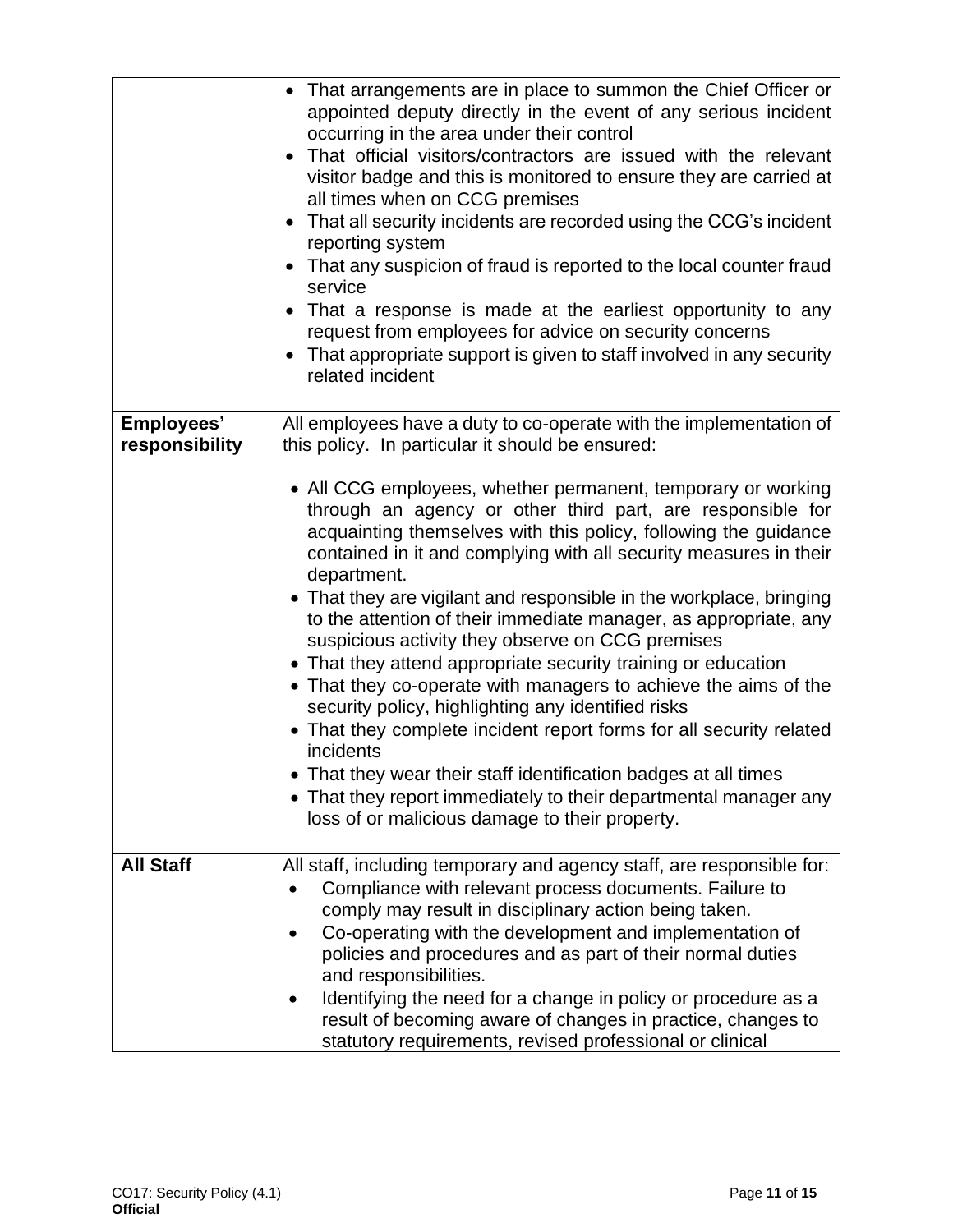# **5. Implementation**

- <span id="page-11-0"></span>**5.1** This policy will be available to all Staff for use in relation to the specific function of the policy.
- **5.2** All directors and managers are responsible for ensuring that relevant staff within their own directorates and departments have read and understood this document and are competent to carry out their duties in accordance with the procedures described.

# **6. Training Implications**

It has been determined that there are no specific training requirements associated with this policy/procedure.

## <span id="page-11-1"></span>**7. Related Documents**

## <span id="page-11-2"></span>**7.1 Other related policy documents**

Violence, Aggression and Abuse Policy.

## **7.2 Legislation and statutory requirements**

Health and Safety Executive (1974) *Health and Safety at Work etc Act 1974*. London HSE.

## **8. Monitoring, Review and Archiving**

## <span id="page-11-3"></span>**8.1 Monitoring**

The Governing Body will agree a method for monitoring the dissemination and implementation of this policy. Monitoring information will be recorded in the policy database.

## **8.2 Review**

- 8.2.1 The Governing Body will ensure that this policy document is reviewed in accordance with the timescale specified at the time of approval. No policy or procedure will remain operational for a period exceeding three years without a review taking place.
- 8.2.2 Staff who become aware of any change which may affect a policy should advise their line manager as soon as possible. The Governing Body will then consider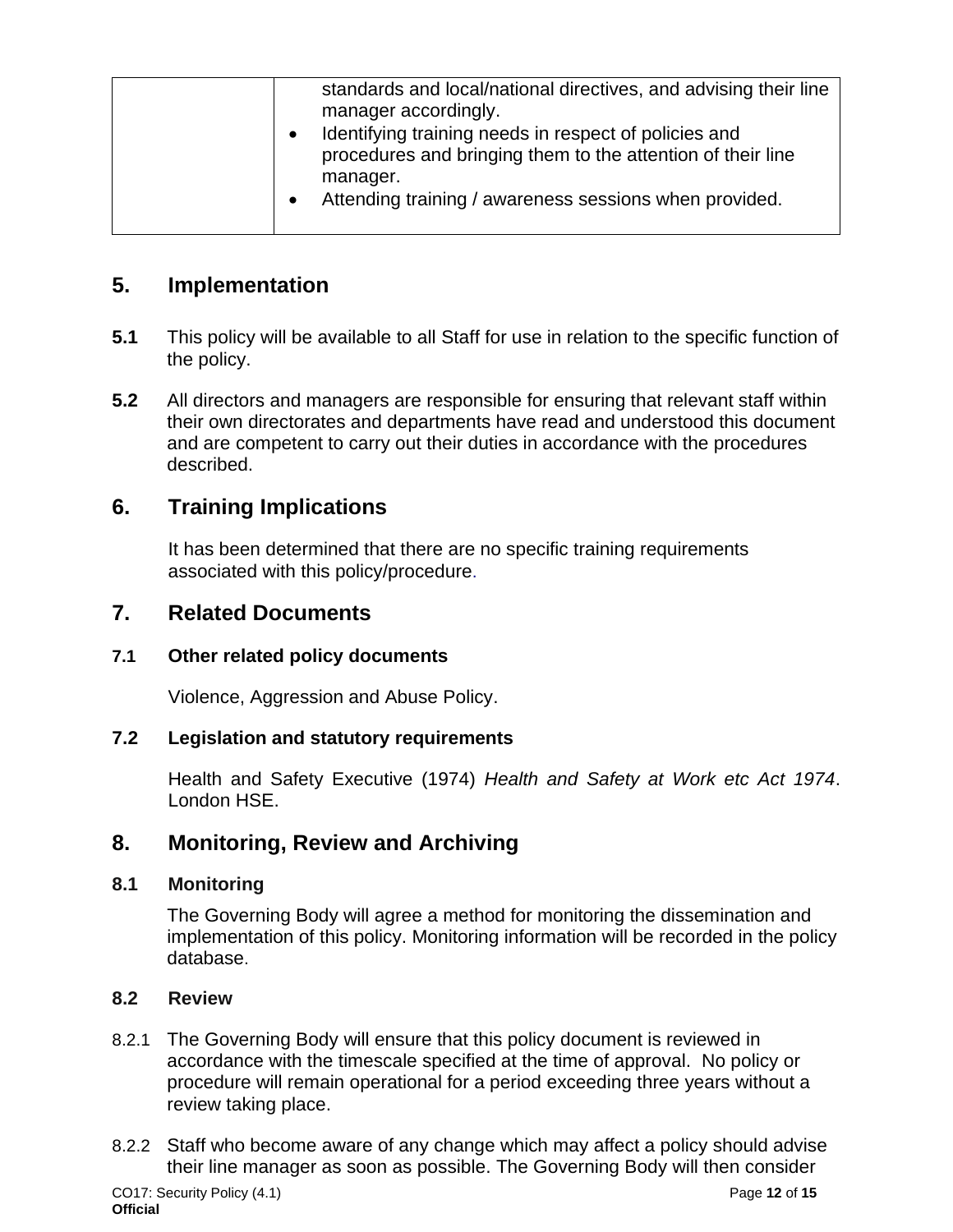the need to review the policy or procedure outside of the agreed timescale for revision.

- 8.2.3 For ease of reference for reviewers or approval bodies, changes should be noted in the 'document history' table on the front page of this document.
- **NB:** If the review consists of a change to an appendix or procedure document, approval may be given by the sponsor director and a revised document may be issued. Review to the main body of the policy must always follow the original approval process.

#### **8.3 Archiving**

The Governing Body will ensure that archived copies of superseded policy documents are retained in accordance with Records Management: Code of Practice for Health and Social Care 2016.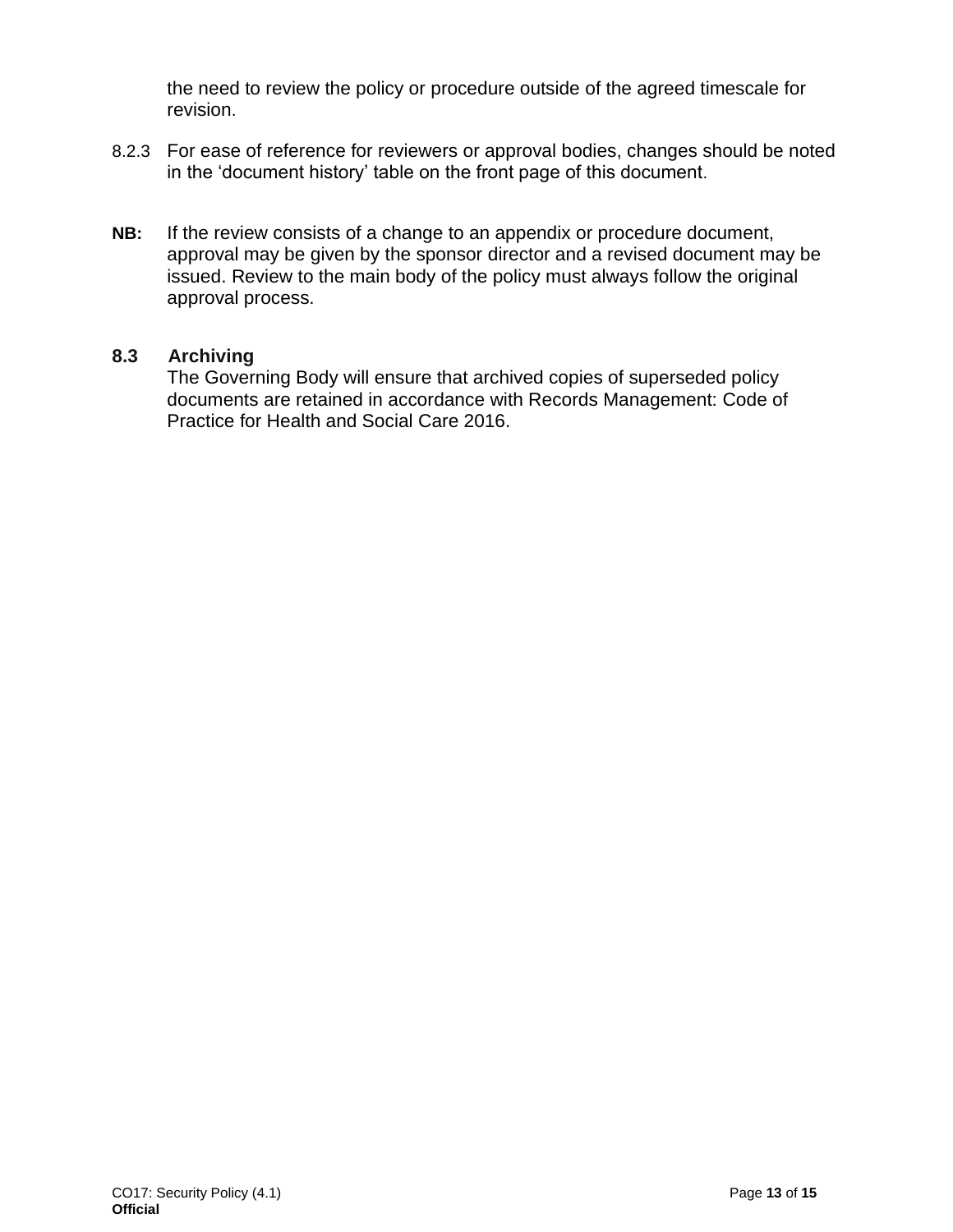# **9. Equality Impact Assessment**

# **Initial Screening Assessment (STEP 1)**

As a public body organisation we need to ensure that all our current and proposed strategies, policies, services and functions, have given proper consideration to equality, diversity and inclusion, do not aid barriers to access or generate discrimination against any protected groups under the Equality Act 2010 (Age, Disability, Gender Reassignment, Pregnancy and Maternity, Race, Religion/Belief, Sex, Sexual Orientation, Marriage and Civil Partnership).

This screening determines relevance for all new and revised strategies, policies, projects, service reviews and functions.

Completed at the earliest opportunity it will help to determine:

- The relevance of proposals and decisions to equality, diversity, cohesion and integration.
- Whether or not equality and diversity is being/has already been considered for due regard to the Equality Act 2010 and the Public Sector Equality Duty (PSED).
- Whether or not it is necessary to carry out a full Equality Impact Assessment.

#### **Name(s) and role(s) of person completing this assessment:**

**Name:** Lee Crowe **Job Title:** Governance Manager **Organisation:** North of England CSU

#### **Title of the service/project or policy:** Security policy

#### **Is this a; Strategy / Policy** ☒ **Service Review** ☐ **Project** ☐

**Other** Click here to enter text.

#### **What are the aim(s) and objectives of the service, project or policy:**

The aim of the policy is to ensure CCG considers Health and Safety along with its other business objectives and to ensure that the CCG follows the details stipulated within H&S Regulations.

#### **Who will the project/service /policy / decision impact?**

(Consider the actual and potential impact)

- **Staff**  $\boxtimes$
- **Service User / Patients** ☐
- **Other Public Sector Organisations**☐
- **Voluntary / Community groups / Trade Unions** ☐
- **Others, please specify** Click here to enter text.